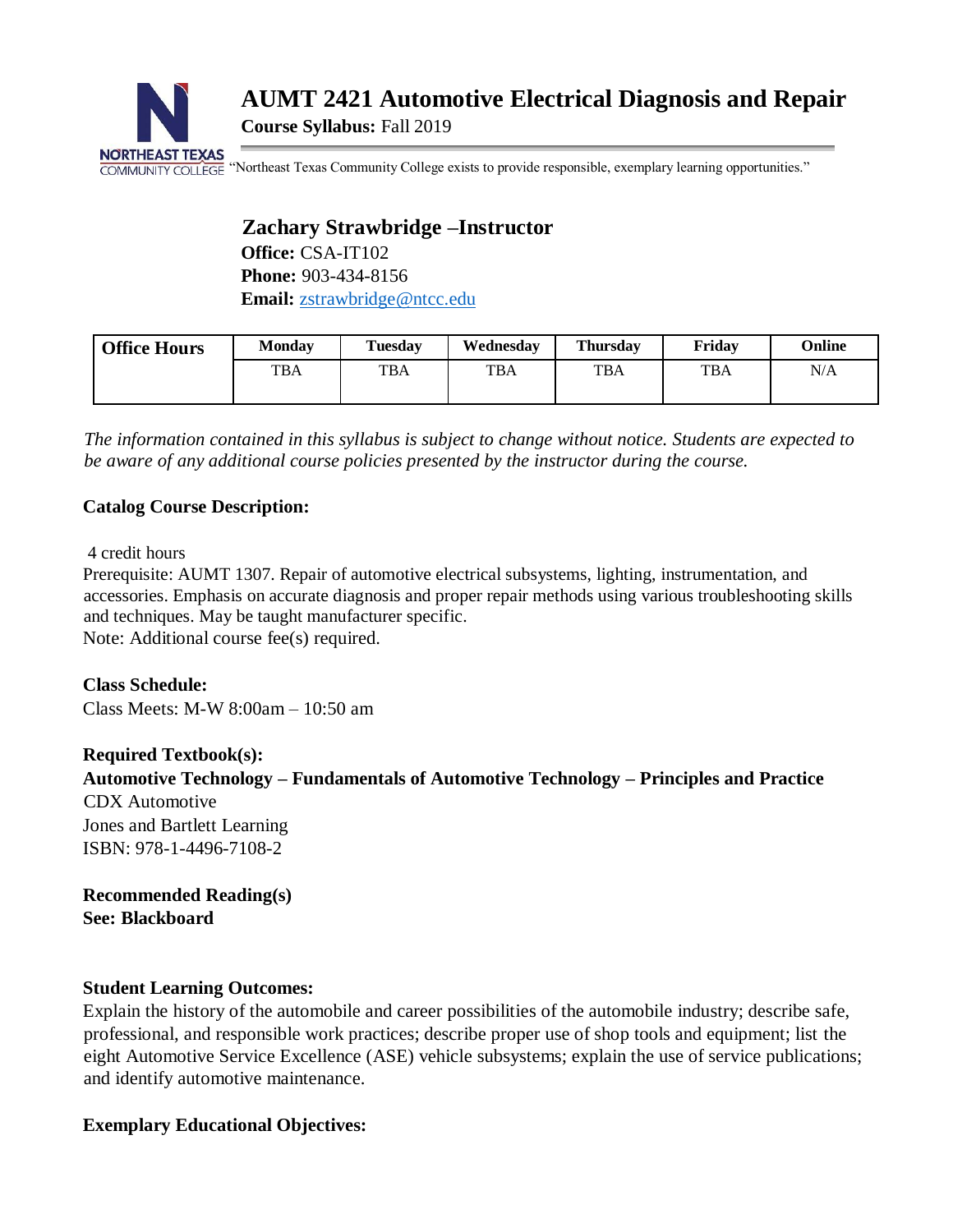#### **SCANS Skills:**

6.1, 6.2, 6.3, 6.4, 6.5, 6.6, 7.1, 7.2, 7.3, 7.4, 7.5, 7.6, 8.1, 8.2, 8.3, 8.4

#### **Evaluation/Grading Policy:**

Grading will be represented by a **Grade Value Points System. 500 points** is the target goal for the course and would be equal to a 100% or an "A" grade**. The course Black board Gradebook display point's assignments**.

- **1.** Theory (Knowledge) includes Textbook, CDX web assignments, quizzes and subject matter tests. **100 points** (to be completed timely and to instructional satisfaction)
- **2.** Shop (Skills) Grade includes hands-on work, work on Training Devices, **Validation exercises and Skill Testing. 100 points** (to be completed timely and to instructional satisfaction)
- **3.** Professionalism and Attendance will be **graded on a 100 points scale** (Attendance Policy is the Discretions of the Instructor) typically 5 points deducted for each absence and 2 per tardy's and leave earlies. Policy is three unexcused absences and you will be dropped from the course NO EXCETIONS!!!
- **4.** Midterm Exam **100 points**
- **5.** Course Final will be **100 points** and can include a written Final, CDX Final or hands on Evaluation and or a combination of all 3

**Essential Elements** are assignments or tasks that are mandatory for course completion. EE's are graded by Pass/Fail. Any incomplete EE equals an incomplete grade (I) for the course. If not completed with permission from the instructor the **I**ncomplete will become a **F**ailure for the course.

Standard Grades:

| $A=$ Superior       | $(90-100)$                                      |
|---------------------|-------------------------------------------------|
| $B =$ Above Average | $(80-89)$                                       |
| $C=$ Average        | $(70-79)$                                       |
| $D =$ Below Average | $(60-69)$ (May not be suitable for advancement) |
| $F =$ Failing       | (59-00) (Not suitable for advancement)          |

Note: A "C" or better is required in your declared major.

Note: The Work Ethics grade is based on the characteristics listed below under Professionalism. The instructor may grade on a weekly or daily basis depending on their preference. If you are absent you will receive a zero for the day for all daily criteria. 3 tardies of less than 14 minutes can equal an absence. A tardy of over 15 minutes may be counted as a double offence. More than 4 absences during any 4 week period may result in course failure, at the discretion of the instructor and the Program Director.

 $N/A$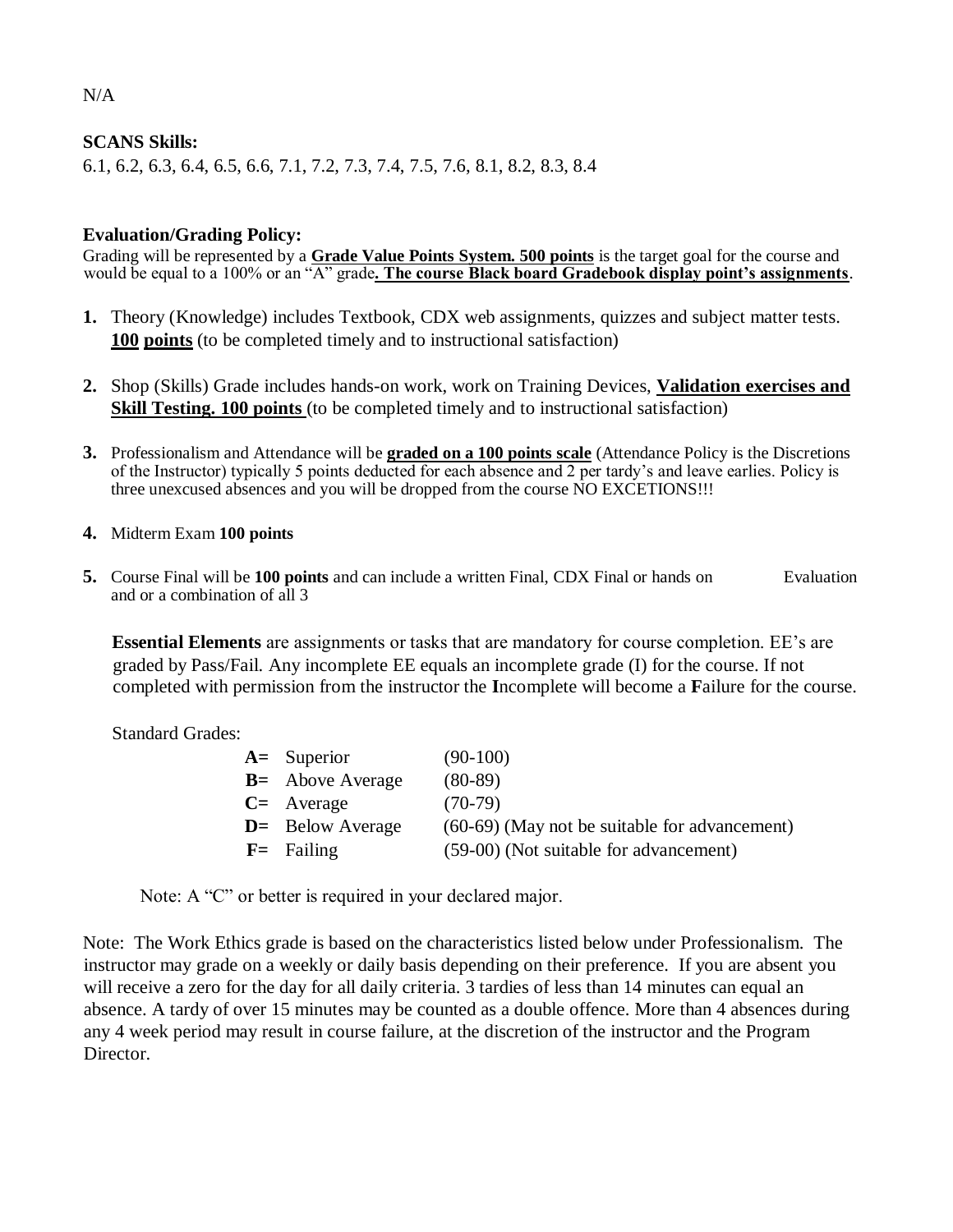Note: The Work Ethics grade is based on the characteristics listed by below under Professionalism. The instructor may grade on a weekly or daily basis depending on their preference. If you are absent you will receive a zero for the day.

### **Note: The following things will result in a zero for the day.**

- **Not properly dressed.**
- **No safety glasses.**
- **Sleeping during class or lab.**
- **Using cell phones/texting during class or lab.**

## **Lectures & Discussions, Tests/Exams and Assignments:**

#### **Other Course Requirements:**

Type or insert other important components of your syllabus here: For example: Supplies or Calendar

#### **Student Responsibilities/Expectations:**

#### *Attendance Policy*

Regular and punctual attendance at all scheduled classes is expected. Attendance is necessary for successful completion of course work. If you are absent, you are responsible for initiating procedures for make-up work. All course work missed, regardless of cause, is to be completed to the satisfaction of the instructor. Please see the schedule of classes for the last day to withdraw. Religious Holy Days: please refer to the current Northeast Texas Community College Student Handbook

The Carroll Shelby Automotive Program has 90% required attendance policy for all courses! After exceeding the allowed absences you will receive either an F or Incomplete for the course. It is up to you to initiate a drop in the Office of Admissions and Records. (At the discretion of the instructor, a student with no more than one absence and with an "A" average will be exempt from the final exam.)

Note: Coming to class late three times will be considered an absent.

## *Professionalism*

The Mechanical Power Technology program, like most other vocational programs, has policies that must be followed. These policies will give you, the student, a better opportunity to learn the mechanical power trade. *The general classroom and lab policies are listed in this syllabus and are to be abided by.*  The instructor may have additional policies for their class. If required the instructor will choose partners for assignments as required.

#### *General Safety Rules*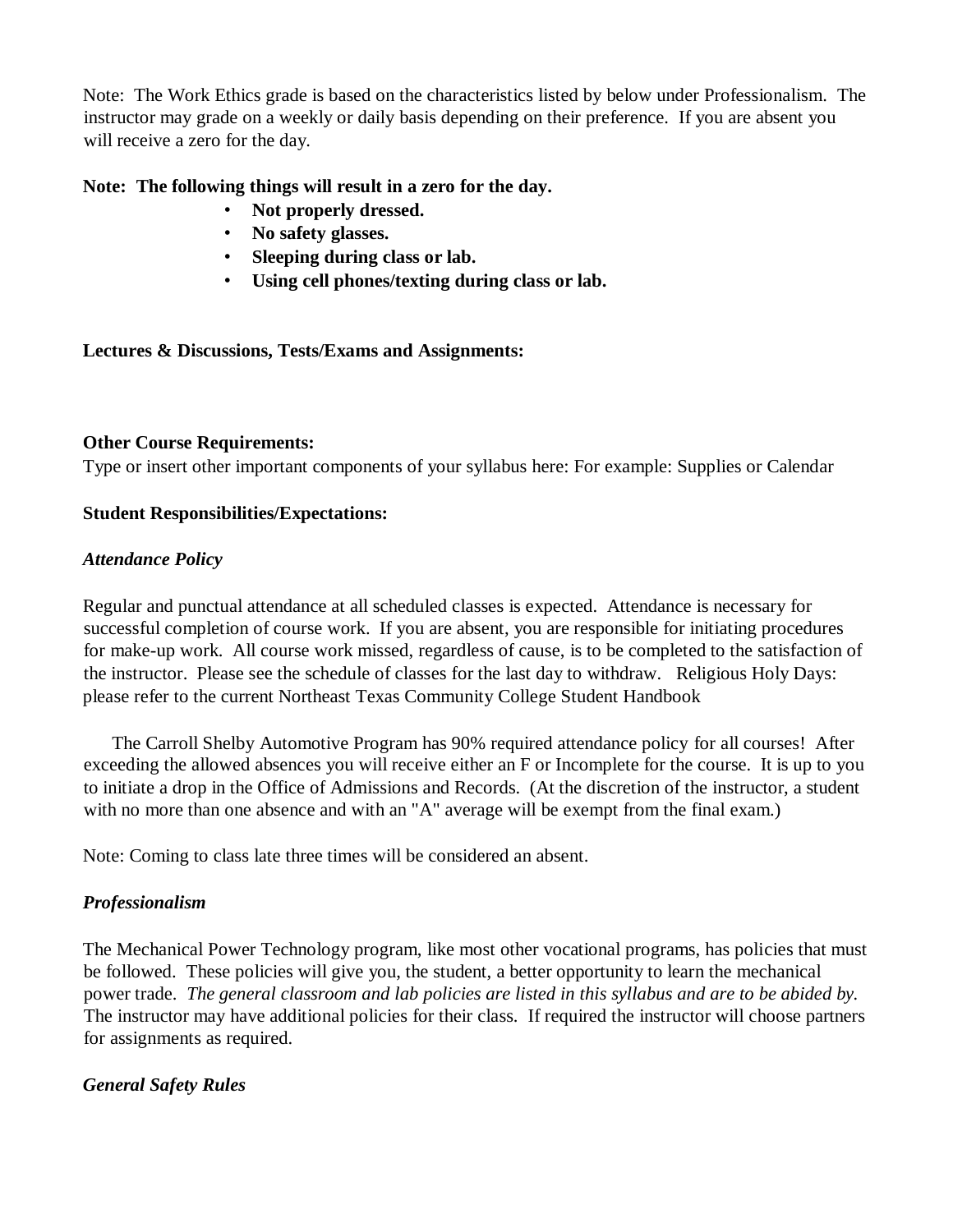The instructor may have additional safety policies for their class.

- 1. Make sure all hand tools are in good condition. Using a damaged hand tool of the incorrect tool for the job may result in injury.
- 2. When lifting a car by using a jack, always make sure the jack is centered. When the vehicle is raised always use safety jack stands. Never go under a car without safety jack stands.
- 3. Never wear jewelry such as rings, bracelets, necklaces, watches, or ear rings when working on a car.
- 4. Long hair should be tied back.
- 5. Never use compressed air to remove dirt from your clothing. Also, never spin bearings with compressed air.
- 6. When using any machines, such as presses, hoists, drill presses, or special equipment, make absolutely certain that all operational procedures are followed and all safety tests have been passed.
- 7. Always wear safety glasses in shop areas.
- 8. Always use exhaust fans/evacuation system when running a car in the shop.
- 9. Use proper lifting procedures when lifting heavy objects.
- 10. Make sure you know the shop layout.
	- a. Fire extinguisher locations
	- b. Emergency fire exits
	- c. Eyewash station
	- d. First-aid kit
	- e. Fire blanket
- 11. Dispose of all hazardous waste in appropriate containers.
- 12. Horseplay physical or verbal is not allowed at any time. THINK BEFORE YOU ACT!
- 13. Report all injuries to the Instructor immediately.
- 14. Wear proper work clothes in the shop area. (See: Dress Code.)
- 15. Students are not permitted to use instructor's tools at any time.
- 16. Students are not permitted to enter any instructor's offices unless accompanied by an Automotive Technology faculty member. **NO EXCEPTIONS!**
- 17. Any personal emergencies will be handled through the switchboard and security.
- 18. Any printing must have the instructor's approval.

## *Good Housekeeping (Daily)*

- 1. Clean up all spills immediately.
- 2. Make sure all tools and toolboxes are returned to their proper place.
- 3. Store oily rags in proper containers.
- 4. Clean all tools before returning to tool room or assigned toolbox.
- 5. Sweep shop areas after each class.
- 6. Clean all equipment after use.
- 7. Keep benches clean and free of trash.
- 8. Make sure tools are in proper working order. Report any broken tools to the instructor immediately.
- 9. Do not leave creepers and tools on floors unless in use.
- 10. Empty shop garbage cans.

## *Vehicle Rules*

1. Do not sit on cars.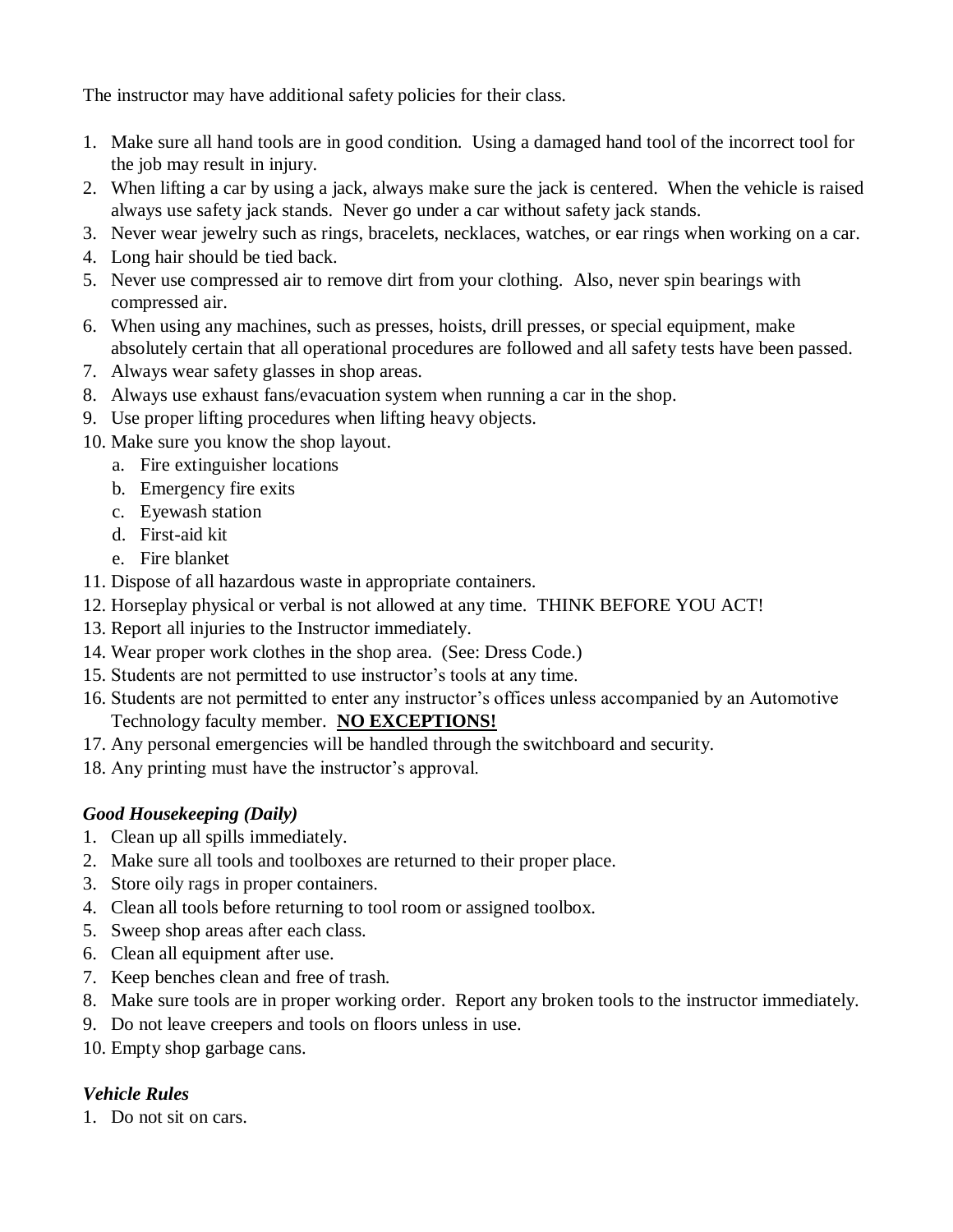- 2. Do not sit in cars unless you need to be in the car.
- 3. When pushing cars always push from the back never from the side.
- 4. Always use floor mats and seat covers.
- 5. Always use fender covers when working under the hood.
- 6. When moving vehicle always make sure your hands, shoes and clothing are clean, in order to avoid getting the interior dirty.
- 7. Be sure to clean greasy handprints off fenders and hoods when work is completed.
- 8. Do not play car radios.
- 9. Do not write on dirty cars (i.e. Wash me )
- 10. Never ever mess with any car that comes into the shop.
- 11. Treat every vehicle better than you would treat your own.

#### *Class Rules*

- 1. When asking questions please raise your hand and wait to be called on.
- 2. Sunglasses may not be worn in class.
- 3. No aggressive body contact.
- 4. No cheating. Do your own work. See Cheating Policy
- 5. Food, Drink & Gum are not allowed during the instructional periods.
- 6. Profanity is not allowed.
- 7. All telephones, pagers and beepers are to be turned off before class and lab. If class is interrupted due to personal communication devices you will receive a 0 for the day.
- 8. The teacher is always right.
- 9. If the teacher is wrong refer to rule number 8.
- 10. If you have any problems ask to talk to the teacher in private and any problem can be worked out.
- 11. Smoking is allowed only in designated areas.
- 12. The Internet will be used only with the approval of the Mechanical Power Technology Faculty.

## *Live Work*

- 1. All live work is at the discretion of the instructor and department chair.
- 2. All live work must have training value to the student and be part of or consistent with the requirements of the course of study.
- 3. No live work will be allowed unless student has completed related tasks or units.
- 4. All vehicles must have a signed work request completed, approved and filed in the office before any work may begin.
- 5. A copy of the work request will be left on the vehicle's dash while the vehicle is in the shop.
- 6. Students and outside customers are responsible for paying for any materials used in the repair of vehicles.
- 7. The student working on a vehicle will be responsible for making a bill of materials to be approved by the instructor.
- 8. All property belonging to students or customers to be worked on is brought into the school and left in the school at the owner's risk.

## *Code of Ethics*

- 1. Treat people with respect.
- 2. Exhibit positive behavior.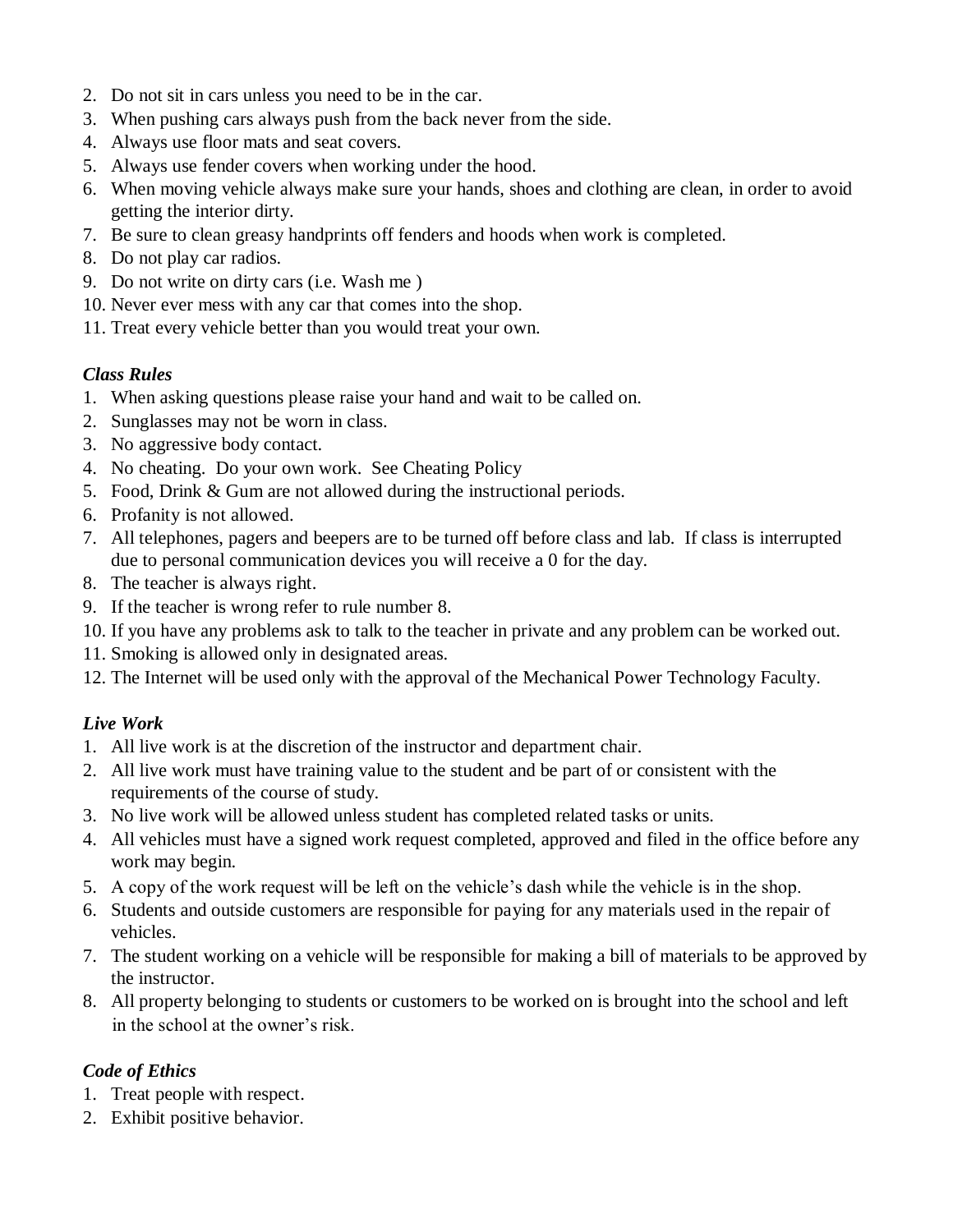- 3. Wear proper dress and exhibit a professional appearance.
- 4. Follow rules, regulations and policies as established.
- 5. Maintain regular attendance.
- 6. Assume responsibility for decisions and actions.
- 7. Demonstrate willingness to learn.
- 8. Practice time management.
- 9. Practice cost effectiveness.
- 10. Apply ethical reasoning.
- 11. Display initiative.
- 12. Display assertiveness.
- 13. Exhibit pride.
- 14. Exhibit the following characteristics:
	- a. Honesty
	- b. Reliability
	- c. Diligence
	- d. Enthusiasm
	- e. Cooperativeness
	- f. Loyalty

#### *Dress Code*

It is important to present a professional image in the work place. Uniform shirts are to be light blue work shirts (short or long sleeves) and work pants are to be navy blue in color (example - Dickie brand) and five (5) pair are recommended (minimum requirement of three pair). These are not available at the Campus Bookstore but can be purchased at most retail stores (i.e., Wal-Mart, K-mart, Sears, JC Penney). If your employer furnishes uniform shirts, they may be worn in place of the school shirt. These shirts should be tucked in, clean and neat at all times. You must have an approved uniform by the twelfth day of class. If you do not, you will have 10 points deducted from your professionalism grade each class period the shirt is not worn. Shorts and sandals are not allowed. *Professional appearance is part of your grade and is reflected in your work ethics grade.*

## *Safety Glasses*

Safety glasses are required. Prescription glasses are okay if confirmed by a statement from your optometrist and are fitted with side shields. Bring this statement at the start of school.

## *Driver's License*

Automotive students are required to have a valid driver's license. Without this students cannot drive vehicles to complete the required tasks. Students' are responsible for providing vehicles for many of the tasks they are required to complete.

## *Tools/Supplies*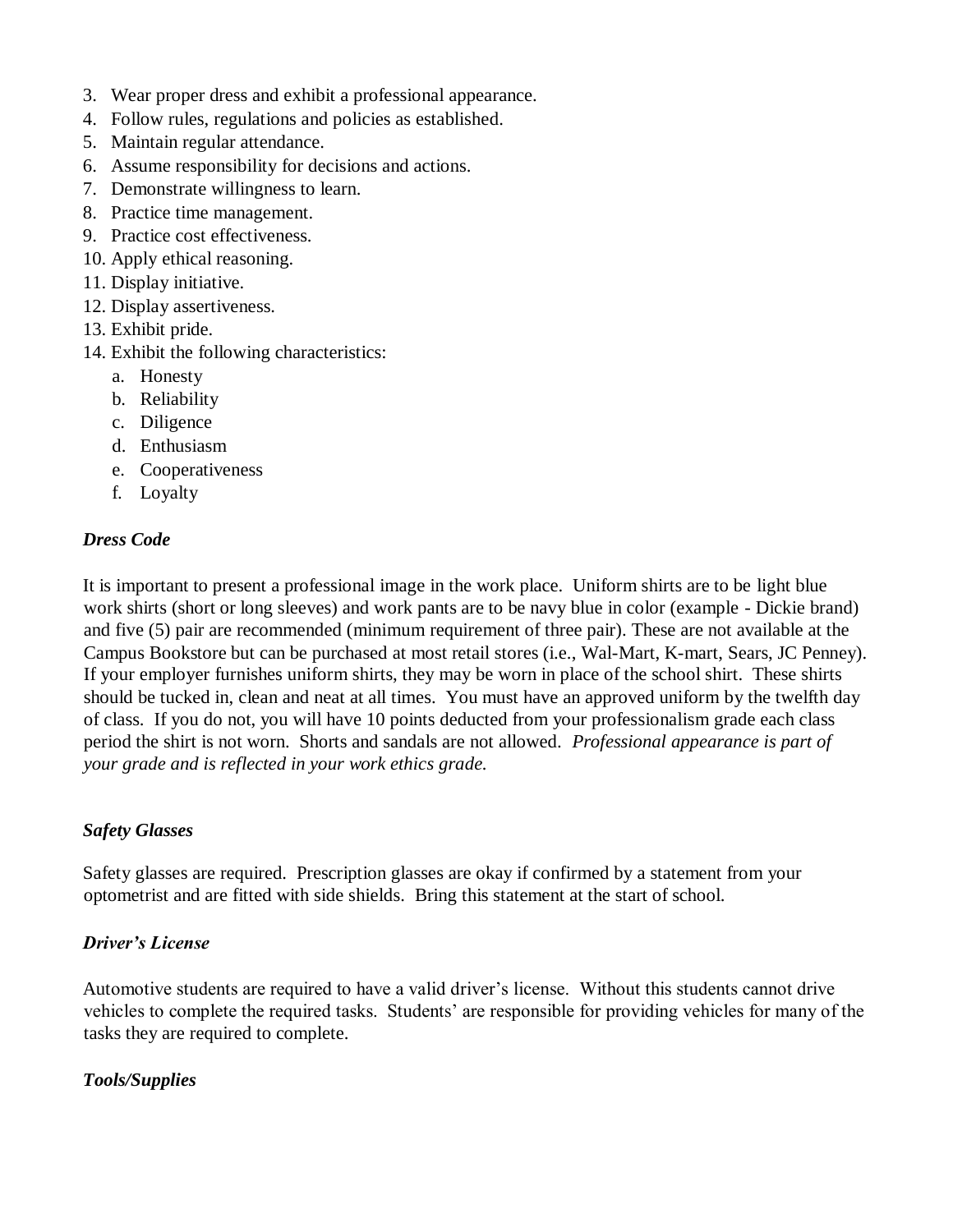In addition to the regular college expenses, students entering the automotive trades programs must possess hand tools. The cost of tools and a roll cab for the freshman year is expensive investment depending on brand and place of purchase. For the second year, the costs are considerably less. It is recommended that all tools and equipment be insured under the parents' or the student's homeowner's insurance. NTCC is not responsible for students' tools. Some of the required supply items that students accepted into the automotive service technician program need to furnish are not on the equipment lists. These items, such as welding rods, brake fluid, oils, etc., must be of a particular type and should not be purchased prior to arrival on campus. Again, after arriving on campus, students will receive information about the identification and purchase/attainment from individual course instructors at an approximate cost of \$150 for the school year. See required tool list.

## *Vehicles for Task Completion*

Students' are responsible for providing vehicles for many of the tasks they are required to complete. The school supplies certain lab units used in very specific tasks, but it is the student's responsibility to find the vehicles to complete their lab tasks. Student's may work on their own, family and friends vehicles, but remember that we are student and some projects take much more time than a professional shop. Also note that all outside work is at the discretion of the instructor. It is desirable, but not required to have a later (2000 or newer) model vehicle that can be left on campus to perform required occupational practices in labs. Students may exchange vehicles with other students when different years, makes, and models are necessary to complete tasks. It is not necessary that the vehicle be licensed or insured and there is parking provided for these vehicles.

## *Parts and Supplies*

The Mechanical Power Technology Dept. does not purchase parts for projects. The owner is responsible for acquiring all parts and supplies required for the repair. There will be a shop service charge of five dollars (\$5.00) on each repair order. This is to cover hazardous waste disposal and consumable materials.

#### **NTCC Academic Honesty Statement:**

"Students are expected to complete course work in an honest manner, using their intellects and resources designated as allowable by the course instructor. Students are responsible for addressing questions about allowable resources with the course instructor. NTCC upholds the highest standards of academic integrity. This course will follow the NTCC Academic Honesty policy stated in the Student Handbook."

#### **Academic Ethics:**

The college expects all students to engage in academic pursuits in a manner that is beyond reproach. Students are expected to maintain complete honesty and integrity in their academic pursuit. Academic dishonesty such as cheating, plagiarism, and collusion is unacceptable and may result in disciplinary action. Refer to the student handbook for more information on this subject.

#### **ADA Statement:**

It is the policy of NTCC to provide reasonable accommodations for qualified individuals who are students with disabilities. This College will adhere to all applicable federal, state, and local laws, regulations, and guidelines with respect to providing reasonable accommodations as required to afford